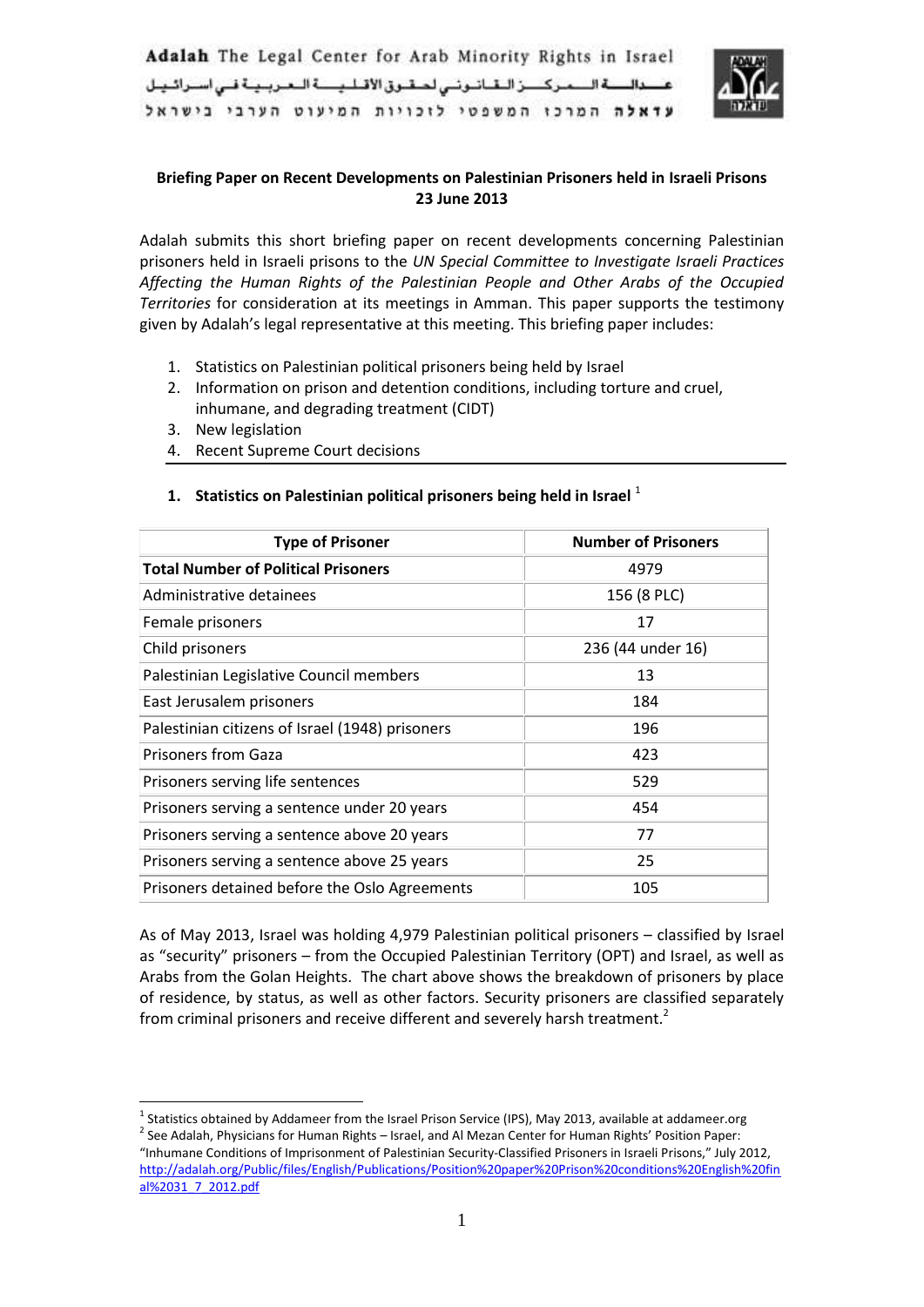#### **2. Prison and Detention Conditions – Torture and/or CIDT**

#### A. **UN Human Rights Committees**

Adalah and its partners view with extreme gravity the treatment of Palestinian detainees and prisoners – adults and minors - held in General Security Service (GSS) detention facilities and in prisons in Israel. Adalah, the Public Committee Against Torture in Israel (PCATI), Physicians for Human Rights-Israel and Al Mezan submitted joint reports to the UN Committee Against Torture (CAT) in March 2012, and to the [UN Human Rights Committee,](http://www.adalah.org/Public/files/English/International_Advocacy/Torture_HRC%20LOIPR%203%206%202012.pdf) which monitors the International Covenant on Civil and Political Rights (ICCPR) in June 2012.

The reports detail Israel's lack of compliance with both the CAT and ICCPR in its practices, which include, among others:

- The "ticking time-bomb" justification for torture in interrogations of security suspects;
- The use of methods of torture such as Illegal shackling, sleep deprivation, prolonged solitary confinement, inhumane conditions of confinement during interrogation, and severe restrictions on "security prisoners";
- A culture of impunity for torture: the 700 complaints filed against the GSS and the prison service over the last 10 years have all been dismissed without prosecutions;<sup>3</sup>
- The illegal punishment of the hunger-strikers by the Israel Prison Service (IPS);

In July 2012, the UN CAT released its "List of Issues for Israel; [37 of 59 questions regarding](http://www.adalah.org/eng/?mod=articles&ID=1814)  [Israel's compliance](http://www.adalah.org/eng/?mod=articles&ID=1814) with CAT relate to issues raised in our joint NGO Report to the Committee. In August 2012, the UN HRC released [its respective "List of Issues"](http://www.adalah.org/eng/Articles/1832/UN-Human-Rights-Committee-Questions-Israel-on), with 10 of the 26 questions asked relating to issues raised by the partners in our NGO report.

Adalah also wishes to calls the Committee's attention to just released concluding observations on Israel issued by the UN Committee on the Rights of the Child (CRC). In June 2013, the CRC harshly criticized Israel's treatment of Palestinian minors in interrogation and detention, as both a violation of the Children's Rights Convention as well as a grave breach of article 32 of the Fourth Geneva Convention.<sup>4</sup>

The CRC urged Israel to:

**.** 

"(a) Immediately remove all children from solitary confinement;

(b) Launch without delay an independent inquiry into all alleged cases of torture and illtreatment of Palestinian children. This should include ensuring that at all levels of the chain of command, those who have been ordering, condoning or facilitating these practices be brought to justice and be punished with penalties commensurate with the gravity of their crimes;

(c) Take immediate measures to ensure that children living in the OPT are provided with safe and child-friendly complaint mechanisms, including during trials, with regard to the treatment they were subjected to at the time of arrest and subsequent detention;

<sup>&</sup>lt;sup>3</sup> In June 2013, the Ministry of Justice announced the appointment of a new Inspector of Interrogatee Complaints, Colonel (Res.) Jana Modzagavrishivili, three years after the Attorney General announced that the position would be created. This decision finally transfers the legal authority to investigate torture complaints against GSS personnel to an external body, the Justice Ministry. It remains to be seen whether the new position will lead to the investigation and prosecution of complaints. See PCATI Public Statement on 11 June 2013, http://www.stoptorture.org.il/en/node/1876

<sup>&</sup>lt;sup>4</sup> CRC/C/ISR/CO/2-4, 14 June 2013, "Concluding observations on the second to fourth periodic reports of Israel, adopted by the Committee at its sixty-third session (27 May – 14 June 2013)," <http://www2.ohchr.org/english/bodies/crc/docs/co/CRC-C-ISR-CO-2-4.pdf>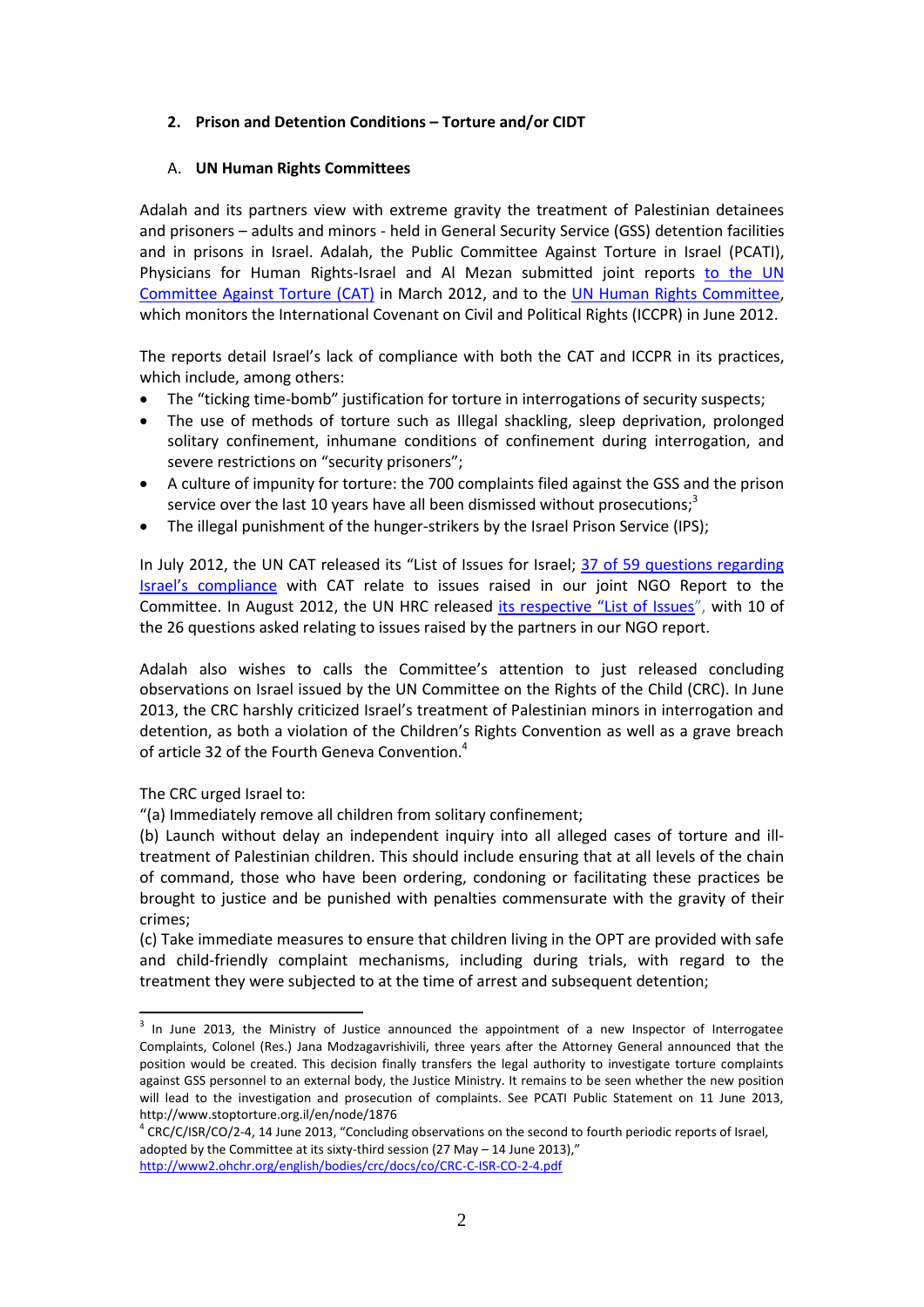(d) Ensure that relevant judicial authorities are exercising due diligence in investigating and prosecuting acts that amount to torture or other forms of ill-treatment, even in the absence of a formal complaint when circumstances cast a doubt about the way confession was obtained; and

(e) Ensure physical and psychological recovery as well as social reintegration assistance to all children living in the OPT who have been victims of torture and ill-treatment." (CO #36)

The CRC expressed "deep concern about the continuous use of Palestinian children as human shields and informants (14 such cases having being reported from January 2010 to 31 March 2013 only) and about the failure of the State party to comply with the ruling of the High Court of Justice in Adalah et al. v. Commander of the Central Region et al. (HCJ 3799/02, Judgement of 23 June 2005) as recommended by the Committee in 2010 (CRC/OPAC/ISR/CO/1 para. 25) in this respect." (CO #71)

The CRC also raised concern that Israel "fully disregarded the recommendations it made in 2002 and 2010 in relation to arrest and detention of Palestinian children and their detention conditions and has continued to deny all these guarantees and safeguards to children living in the OPT who remain subject to military orders. The Committee is gravely concerned that an estimated 7000 Palestinian children aged from 12 to 17 years, but sometimes as young as nine years, have been arrested, interrogated and detained by the State party's army over the reporting period, (an average of two children per day), this number having increased by 73% since September 2011 as observed by the United Nations Secretary General (A/67/372 para 28)." (CO # 73)

The CRC also urged Israel, "to guarantee that juvenile justice standards apply to all children without discrimination and that trials be conducted in a prompt and impartial manner, in accordance with minimum fair trial standards … and to dismantle the institutionalized system of detention and use of torture and ill-treatment of Palestinian children at all stages of the judicial procedure. All those who have been involved in this illegal system should be brought to justice and punished if found guilty." (CO #74)

#### **B. New cases**

**.** 

New cases in which Adalah and its partners are working include the following:

### **Severely ill Palestinian prisoners endure 12-hour trips under inhumane conditions to hospitals or court**

Palestinian prisoners incarcerated in Israeli prisons must endure appalling conditions during their transport to hospitals and courts, endangering their health. Because of these inhuman conditions, many prisoners prefer not to travel to undergo medical tests. IPS then considers them to be refusing treatment.<sup>5</sup> These inhumane conditions continue despite commitments to improve made by the IPS before the Israeli Supreme Court in 2008 and 2010 for improvements (See HCJ 1482/08, *[Adalah et al. v. The Israel Prison Service, et al.](http://www.adalah.org/eng/case/4/HCJ-1482_08)*, petition withdrawn 2010)

On 5 June 2013, Adalah, PHR-I and the Haifa University Law Clinic for Prisoners' Rights and Rehabilitation sent a [letter](http://adalah.org/Public/files/Hebrew/Legal_Advocacy/Letter-Posta05-06-2013.pdf) (Hebrew) to the Director of the IPS, Aharon Franco, demanding immediate action to shorten the length of transport time; the replacement of metal seats in

<sup>&</sup>lt;sup>5</sup> See Adalah, "Severely ill Palestinian prisoners endure 12-hour trips under harsh conditions to hospitals or court," 12 June 2013,<http://adalah.org/eng/Articles/2150/Severely-ill-Palestinian-prisoners-endure-trips>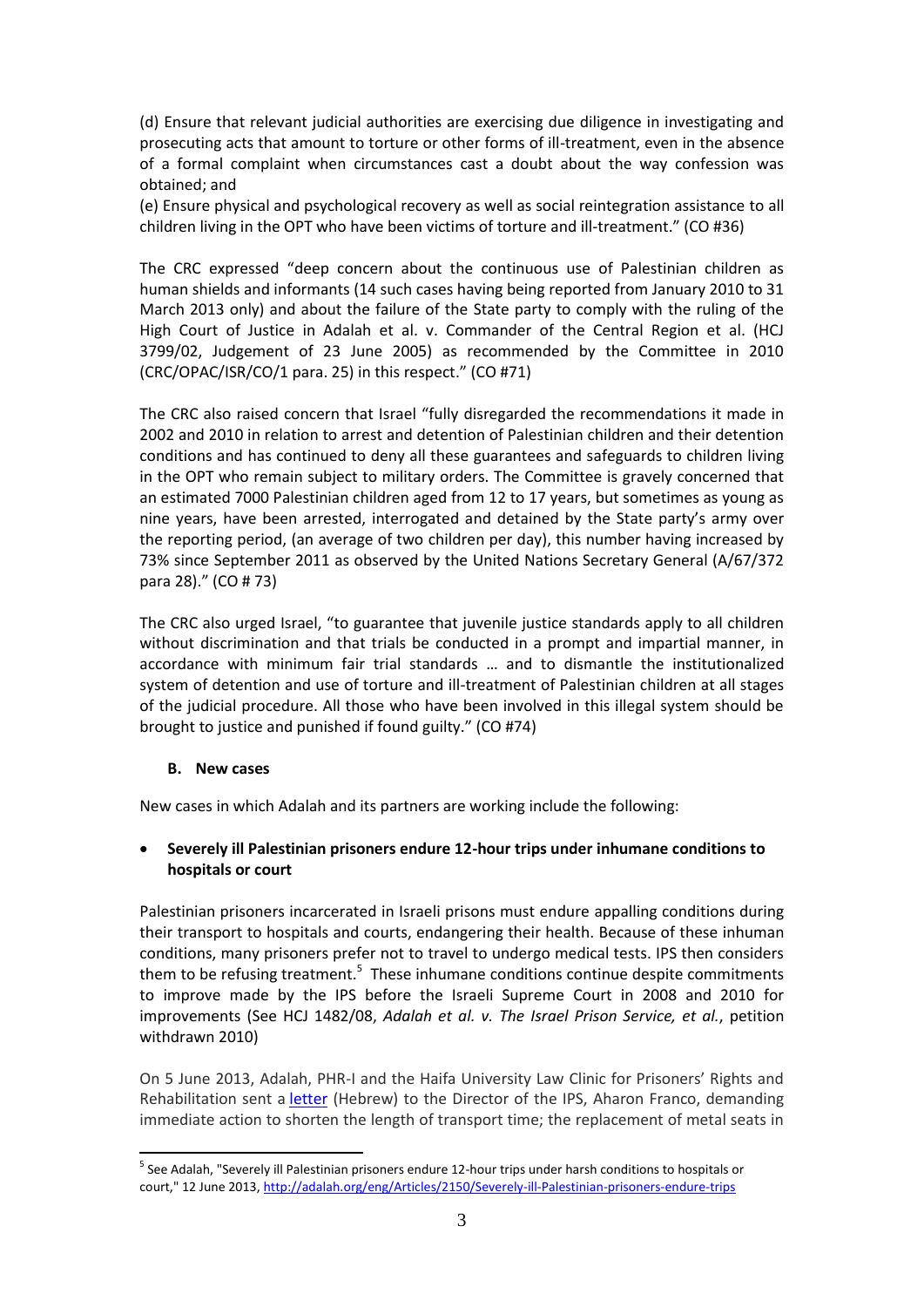"posta" prison vehicles and at waiting stations; for the provision of a daily main meal and water during their transport; and access to toilet facilities en route to their destinations. The three organizations also stressed the urgent need for special vehicles to be provided to transport prisoners with cancer and other serious illnesses individually and directly to and from hospital, and for whom the journey in posta vehicles is unbearably painful.

# **Call on Israel to open an independent investigation into the suspicious death following the interrogation of Palestinian detainee Arafat Jaradat**

On 28 February 2013, Adalah, PCATI and PHR-I sent a letter to the Israeli Attorney General (AG) to open an independent and impartial investigation into the circumstances of the death of 30–year old Palestinian detainee Arafat Jaradat in the Meggido Prison, in accordance with the Investigation into Circumstances of Death Law, and that the investigative authorities refrain from employing illegal means of interrogation that will cost additional lives.<sup>6</sup> Arafat Jaradat died in the course of his detention and interrogation by the GSS.<sup>7</sup>

### **Punishing prisoners and hunger strikers by extremely limiting medical care**

The IPS continues to deny entry of independent doctors to prisons to visit hunger strikers, and visits have been permitted only through prolonged court processes. The IPS also prevents transfers of hunger strikers to civilian hospitals, despite a clear need to provide specialized care not available in the IPS medical facility. More generally, the quality of medical care provided to all prisoners is a continuing complaint of Palestinian prisoners and their families. The IPS and not the Ministry of Health oversees prisoners' heath and healthcare, despite a multitude of complaints and requests for improvement.<sup>8</sup> Following the hunger strike, female Palestinian prisoners held in Hasharon prison boycotted the prison clinic for one week in protest at the lack of adequate medical care and the unreasonable waiting periods.<sup>9</sup> In June 2013, three prisoners refused meals in protest against IPS neglect of Leena Jarbona, 34 years-old, in need of urgent gallbladder surgery.

### **No education for incarcerated Palestinian minors**

As of March 2013, 94 Palestinian minors held in Ofer Prison do not receive any organized education, while 98 minors in Megiddo and Sharon Prisons receive inadequate and inappropriate training. While no educational system exists in Ofer Prison, the educational systems in Megiddo and Sharon Prisons are not properly organized and do not provide ageappropriate material for the children.

On 7 March 2013, Adalah and Defense for Children International (DCI) sent a letter to the IPS demanding that education for all minors held in Israeli jails be improved immediately, as it violates the children's right to education and discriminates unfairly between Palestinian

**<sup>.</sup>** <sup>6</sup> See Joint Statement by Adalah, PCATI and PHR-I, "Israel: Open Independent Investigation into the Suspicious Death following Interrogation of Palestinian Detainee Arafat Jaradat," 28 February 2013, [http://adalah.org/Public/files/English/Newsletter/101-February-2013/Statement-Jaradat-Prisoners-Adalah-](http://adalah.org/Public/files/English/Newsletter/101-February-2013/Statement-Jaradat-Prisoners-Adalah-PCATI-PHRI-English.pdf)[PCATI-PHRI-English.pdf](http://adalah.org/Public/files/English/Newsletter/101-February-2013/Statement-Jaradat-Prisoners-Adalah-PCATI-PHRI-English.pdf)

<sup>&</sup>lt;sup>7</sup> For more details on Arafat and his death, see "Addameer Prisoners Support and Human Rights Association Demands an official international inquiry into the death of Arafat Jaradat, a martyr of the prisoners movement," 24 February 2013[, http://www.addameer.org/etemplate.php?id=578](http://www.addameer.org/etemplate.php?id=578)

<sup>8</sup> See PHR-I Report "The Palestinian Hunger Strikes of 2012," January 2013, <http://www.phr.org.il/default.asp?PageID=116&ItemID=1732>

<sup>9</sup> Information from NGO Report "Update on the current situation of Palestinian prisoners," 26 June 2012, [http://adalah.org/Public/files/English/International\\_Advocacy/PrisonersUpdate26Jun2012.pdf](http://adalah.org/Public/files/English/International_Advocacy/PrisonersUpdate26Jun2012.pdf)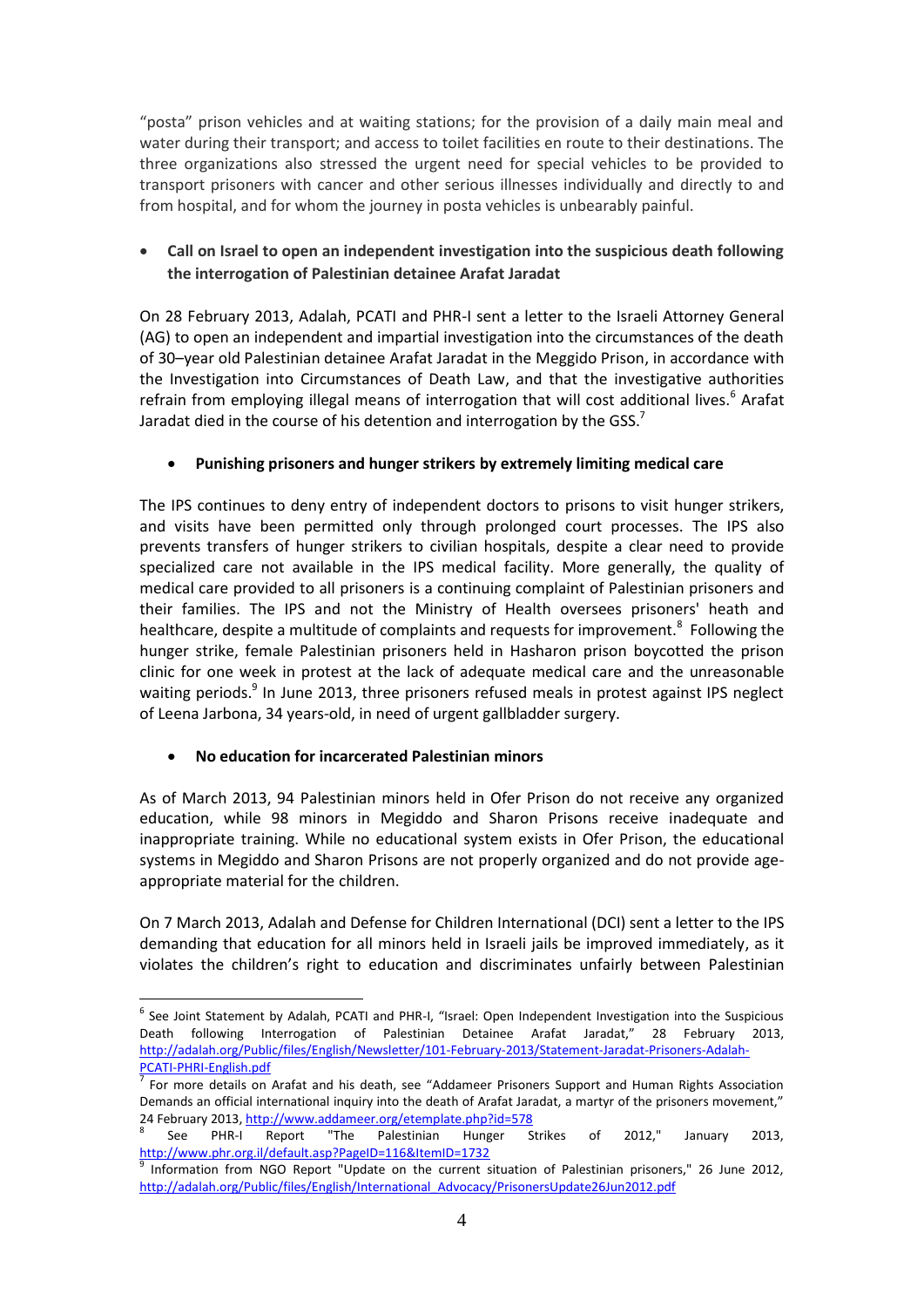minors and Israeli minors held on criminal charges. The lack of education leaves children "unable to re-integrate into their classes following their release" and unlikely to graduate from high school following their release.<sup>10</sup>

# **3. New legislation**

# **Amendment No. 3 (2013) to the Criminal Procedure Law (Suspects of Security Offenses) (Temporary Order)**

This temporary order, enacted on 29 April 2013, is designed to extend the validity of harsh, special detention procedures for persons suspected of committing security offenses. The special procedures **allow law enforcement authorities to delay bringing a security suspect before a judge for up to 96 hours after arrest (instead of 48 hours for other detainees).** It also allows the courts to extend a security suspect's detention for up to **20 days at a time (instead of 15 days)** and to hold extension of detention hearings in his/her absence. The order is valid through December 2015.

The order seeks to bypass a Supreme Court decision from February 2010 that struck down article 5 of the Criminal Procedure (Detainees Suspected of Security Offences) (Temporary Order) Law (2006), which stipulated that security suspects could have their pre-trial detention extended in their absence. $11$  The new law removes a number of essential procedural safeguards from detainees, thus placing them at a greater risk of torture and illtreatment, and increasing the likelihood of false confessions.

# **Bill to amend the Prison Ordinance (Denial of Privileges from a Prisoner Belonging to a Terrorist Organization that is Holding an Israeli Captive)**

According to the bill, which was introduced in March 2013, as long as a terrorist organization holds an Israeli citizen in captivity, a security prisoner from the same organization will be denied special privileges listed in the bill such as visits, recording videos or photographs of themselves to send to their families, receiving and sending letters and other rights.

# **Bill to Fight Terrorism**

On 9 June 2013, the Ministerial Committee on Legislation approved this bill.**<sup>12</sup>** This expansive bill, spanning over 105 pages, threatens to enact into law various existing procedures, and to authorize new ones, which are applied discriminatorily against Palestinians from the OPT and Palestinian citizens of Israel, allegedly in the name of fighting terror. The bill seeks to **entrench many emergency regulations currently in effect in Israeli law, some of which date back to the British Mandatory period**, in a move that will significantly undermine the rights

**.** 

 $10$  See Adalah, "Adalah and DCI demand teaching curriculum for Palestinian minors held in Israeli prisons," 7 March 2013[, http://adalah.org/eng/Articles/1936/Adalah-and-DCI-demand-teaching-curriculum-for-held](http://adalah.org/eng/Articles/1936/Adalah-and-DCI-demand-teaching-curriculum-for-held)

<sup>11</sup> HCJ 2028/08, *The Public Committee Against Torture in Israel, et al. v. The Minister of Justice* (petition withdrawn 24 March 2009). For more information, see Adalah's Press Briefing, 23 February 2010: [http://www.adalah.org/eng/pressreleases/pr.php?file=23\\_02\\_10](http://www.adalah.org/eng/pressreleases/pr.php?file=23_02_10)

<sup>&</sup>lt;sup>12</sup> See Adalah's Discriminatory Law Database, [http://www.adalah.org/eng/?mod=db&dld\\_page=law&slg=bill-to](http://www.adalah.org/eng/?mod=db&dld_page=law&slg=bill-to-fight-terrorism)[fight-terrorism](http://www.adalah.org/eng/?mod=db&dld_page=law&slg=bill-to-fight-terrorism). For more, see ACRI, "Counter-Terrorism Bill: Undemocratic Emergency Regulations Could Become Permanent Law," 4 August 2011, available at: [http://www.acri.org.il/en/?p=2999;](http://www.acri.org.il/en/?p=2999) the Israel Democracy Institute, "Roundtable: The Counter-Terrorism Memorandum Bill," 2 October 2010, available at: [http://www.idi.org.il/sites/english/ResearchAndPrograms/NationalSecurityandDemocracy/Pages/Counter-](http://www.idi.org.il/sites/english/ResearchAndPrograms/NationalSecurityandDemocracy/Pages/Counter-TerrorismMemorandumBill.aspx)

[TerrorismMemorandumBill.aspx](http://www.idi.org.il/sites/english/ResearchAndPrograms/NationalSecurityandDemocracy/Pages/Counter-TerrorismMemorandumBill.aspx)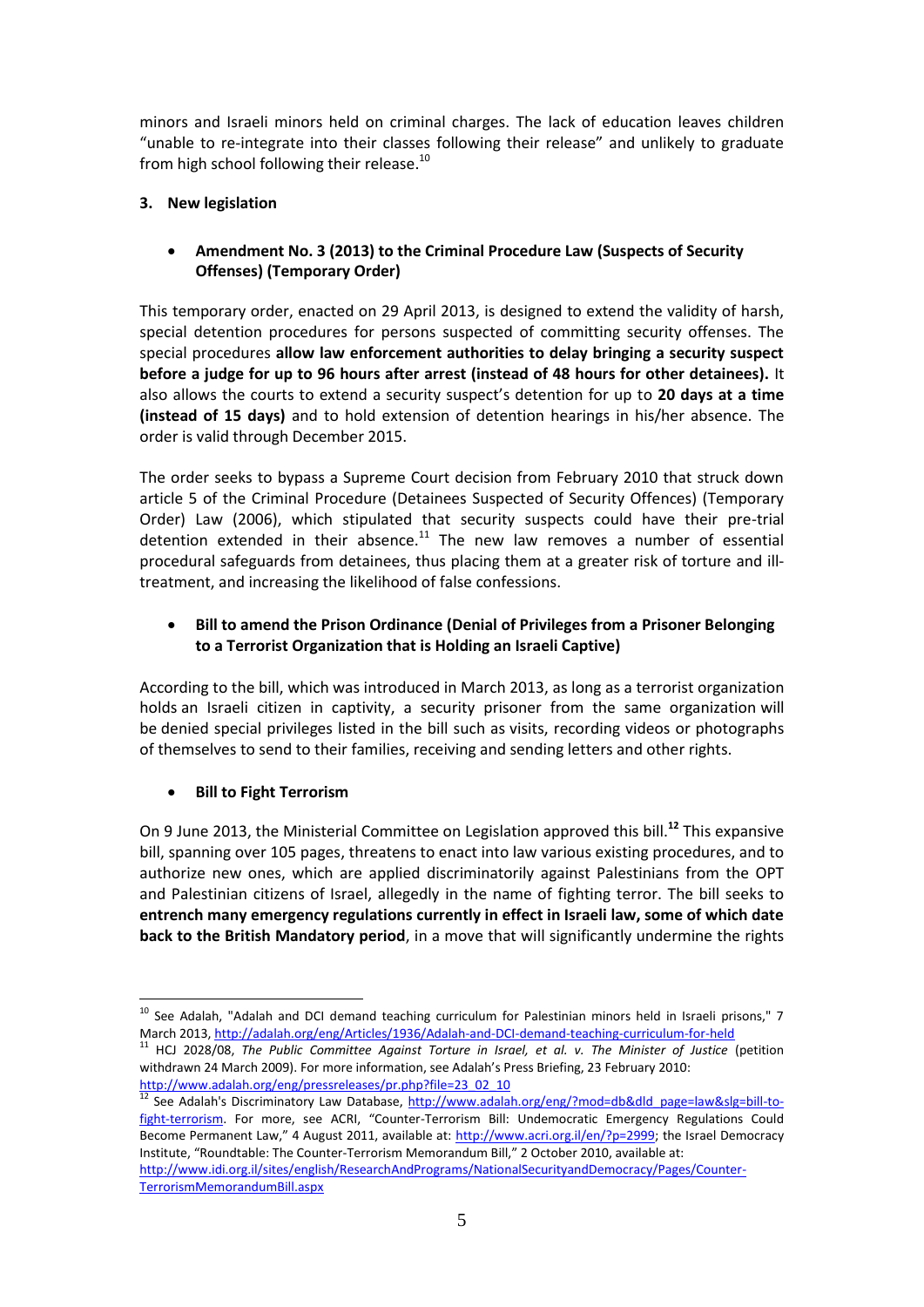of "security detainees".<sup>13</sup> The bill includes additional draconian measures for investigating detainees accused of security offenses; provides for the extensive use of secret evidence in court; limits detainees' access to judicial review; weakens the evidentiary requirements on the state in these cases; establishes new criminal offenses, including for any public expression of support or sympathy with a terrorist group;<sup>14</sup> and sharply increases the maximum sentences people convicted of such offenses. Moreover, the bill uses the following, troublingly vague definition of terrorism and terrorist organizations: "a group of people who act to execute an act of terrorism or to enable or promote the execution of an act of terrorism."<sup>15</sup> The Justice Ministry first proposed the bill in April 2010, and then it passed first reading in the previous Knesset plenary on 3 August 2011.

#### **4. Recent Israeli Supreme Court Decisions**

**.** 

#### **Reversing prior precedent, Supreme Court (SCT) rejects Palestinian prisoners' appeals to continue higher education in prison**

In December 2012, the Supreme Court rejected an appeal by Rawi Sultany (27 years-old), a Palestinian citizen of Israel classified as a 'security prisoner', to continue his higher education at the Open University (OU) after two years of political science study via correspondence. The Court held that education is not the right of a prisoner.<sup>16</sup> The Court's ruling sharply contradicts the longstanding principle in Israeli case law that prohibits arbitrary discrimination between prisoners classified as "criminal" or "security" prisoners, and that the violation of a prisoner's rights is only allowed if it is necessary to maintain public order or prison security. In 2010, 270 prisoners took courses at the OU; 200 prisoners classified as "security prisoners" and 70 prisoners classified as "criminal prisoners". In June 2011, the IPS suddenly and arbitrarily decided to stop all Palestinian political prisoners from studying higher education courses. The Court also rejected two further petitions brought respectively by the Haifa University Prisoners' Rights Legal Clinic and the Association for Civil Rights in Israel (ACRI) on behalf of prisoners who had nearly completed their studies when the IPS instituted its new policy. In January 2013, the three organizations filed a motion to the Supreme Court to re-consider the decision. [Press Release](http://www.adalah.org/eng/Articles/1894/Reversing-Prior-Precedent,-Israeli-Supreme-Court)

#### **SCT rejects petition against law exempting GSS from recording interrogations of security suspects; decision contradicts Turkel Committee recommendations**

In February 2013, the SCT dismissed a [petition](http://www.adalah.org/upfiles/9416-10.pdf) [\(Excerpts in English\)](http://adalah.org/Public/files/English/Publications/On-Torture/On-Torture-English-12-HCJ941610-73-83.pdf) submitted by Adalah, PCATI, PHR-I and Al Mezan in 2010 to cancel a sweeping exemption in law that allows the police and General Security Service (GSS) (Shin Bet/Shabak) not to make audio or video

<sup>&</sup>lt;sup>13</sup> Israeli authorities often invoke the Prevention of Terrorism Ordinance (1948) and the Prohibition on Terror Financing Law (2004) in security procedures. Other laws often used include the Defense (Emergency) Regulations (1945), the Incarceration of Unlawful Combatants Law (2002), and the Criminal Procedure Law (Detainee Suspected of Security Offense) (Temporary Order) (2006).

<sup>14</sup> Under the bill, three-year prison sentences would be given to anyone who waves a flag, displays a symbol, or publishes a slogan of a terrorist group.

<sup>15</sup> See the Israel Democracy Institute, "New Comprehensive Counter-terrorism Memorandum Bill," May 2010, available at:

[http://www.idi.org.il/sites/english/ResearchAndPrograms/NationalSecurityandDemocracy/Terrorism\\_and\\_Demo](http://www.idi.org.il/sites/english/ResearchAndPrograms/NationalSecurityandDemocracy/Terrorism_and_Democracy/Newsletters/Pages/17th%20newsletter/1/1.aspx) [cracy/Newsletters/Pages/17th%20newsletter/1/1.aspx](http://www.idi.org.il/sites/english/ResearchAndPrograms/NationalSecurityandDemocracy/Terrorism_and_Democracy/Newsletters/Pages/17th%20newsletter/1/1.aspx)

<sup>16</sup> Prisoner Appeal 2459/12, *Said Salah v. Ministry of Public Security and the Israel Prison Service* (decision delivered on 24 December 2012); motion to reconsider pending. See Adalah, "Reversing Prior Precedent, Israeli Supreme Court Rejects Palestinian Prisoner Rawi Sultany's Appeal to Continue his Higher Education Studies in Prison," 26 December 2012, [http://www.adalah.org/eng/Articles/1894/Reversing-Prior-Precedent,-Israeli-](http://www.adalah.org/eng/Articles/1894/Reversing-Prior-Precedent,-Israeli-Supreme-Court)[Supreme-Court](http://www.adalah.org/eng/Articles/1894/Reversing-Prior-Precedent,-Israeli-Supreme-Court)